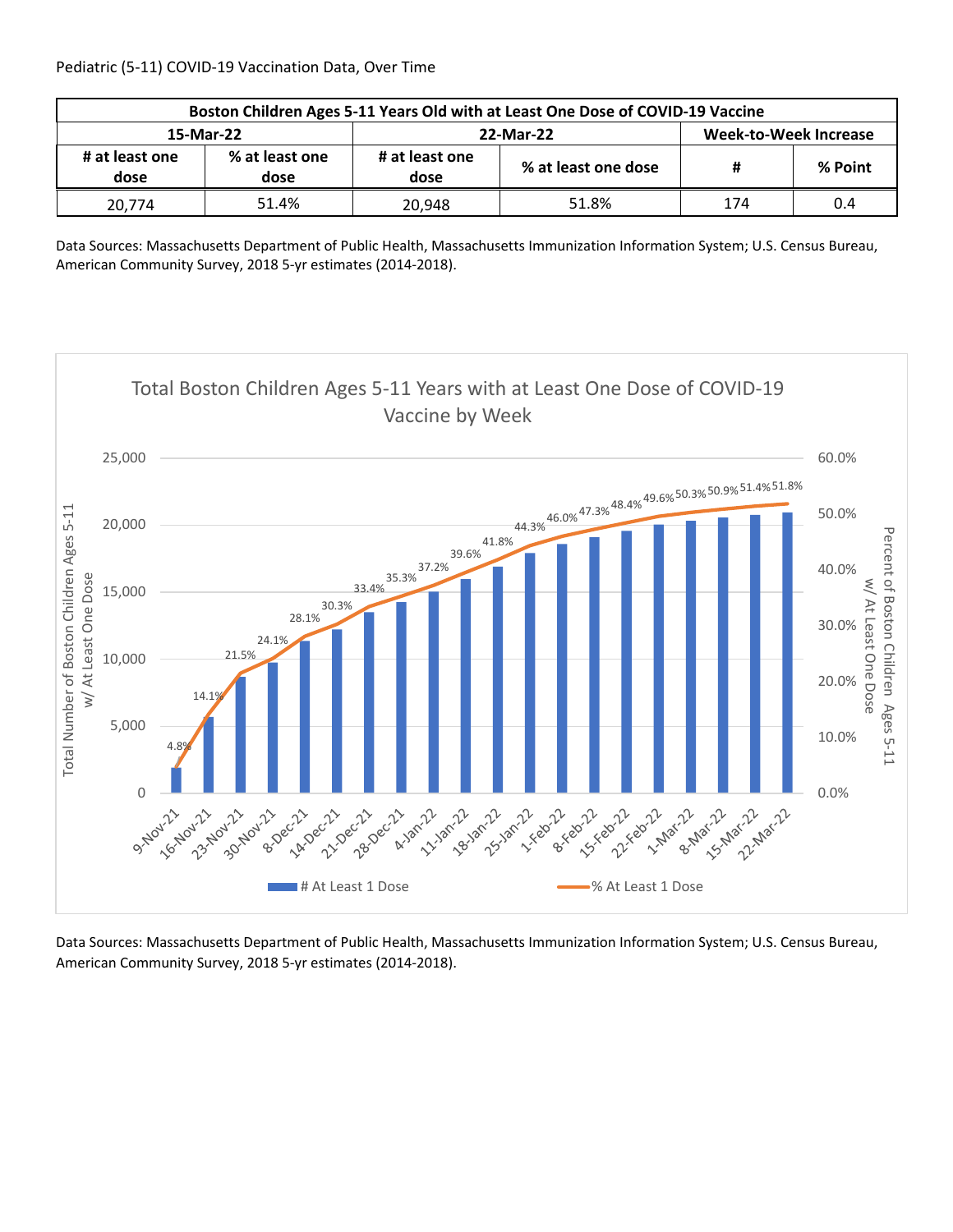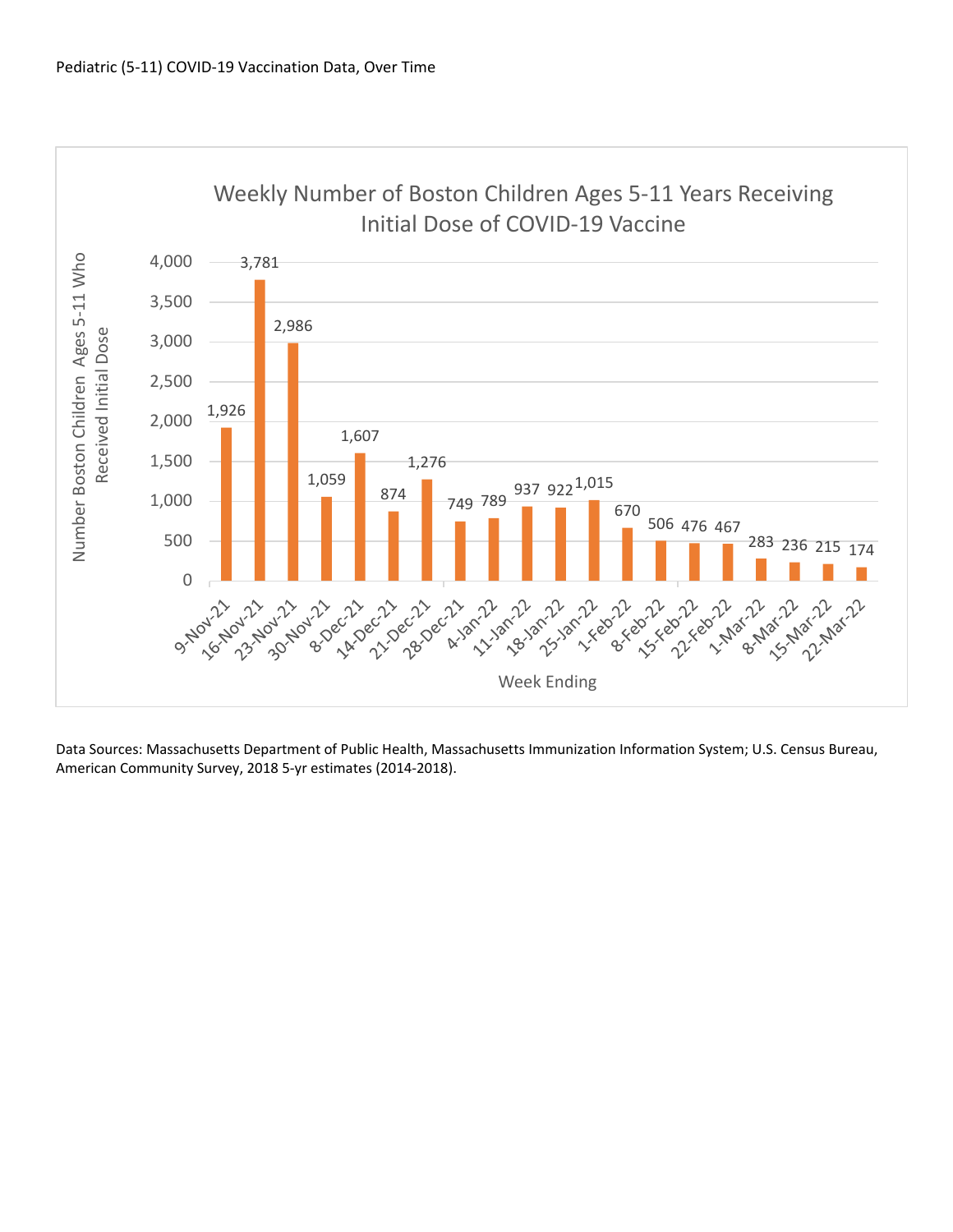| Boston Children Ages 5-11 Years Old who are Fully Vaccinated for the COVID-19 Vaccine |       |                       |                              |     |         |  |  |
|---------------------------------------------------------------------------------------|-------|-----------------------|------------------------------|-----|---------|--|--|
| 15-Mar-22                                                                             |       | 22-Mar-22             | <b>Week-to-Week Increase</b> |     |         |  |  |
| % Fully<br># Fully Vaccinated<br>Vaccinated                                           |       | # Fully<br>Vaccinated | % Fully<br>Vaccinated        | Ħ   | % Point |  |  |
| 16,900                                                                                | 41.8% | 17,159                | 42.5%                        | 259 | 0.7     |  |  |

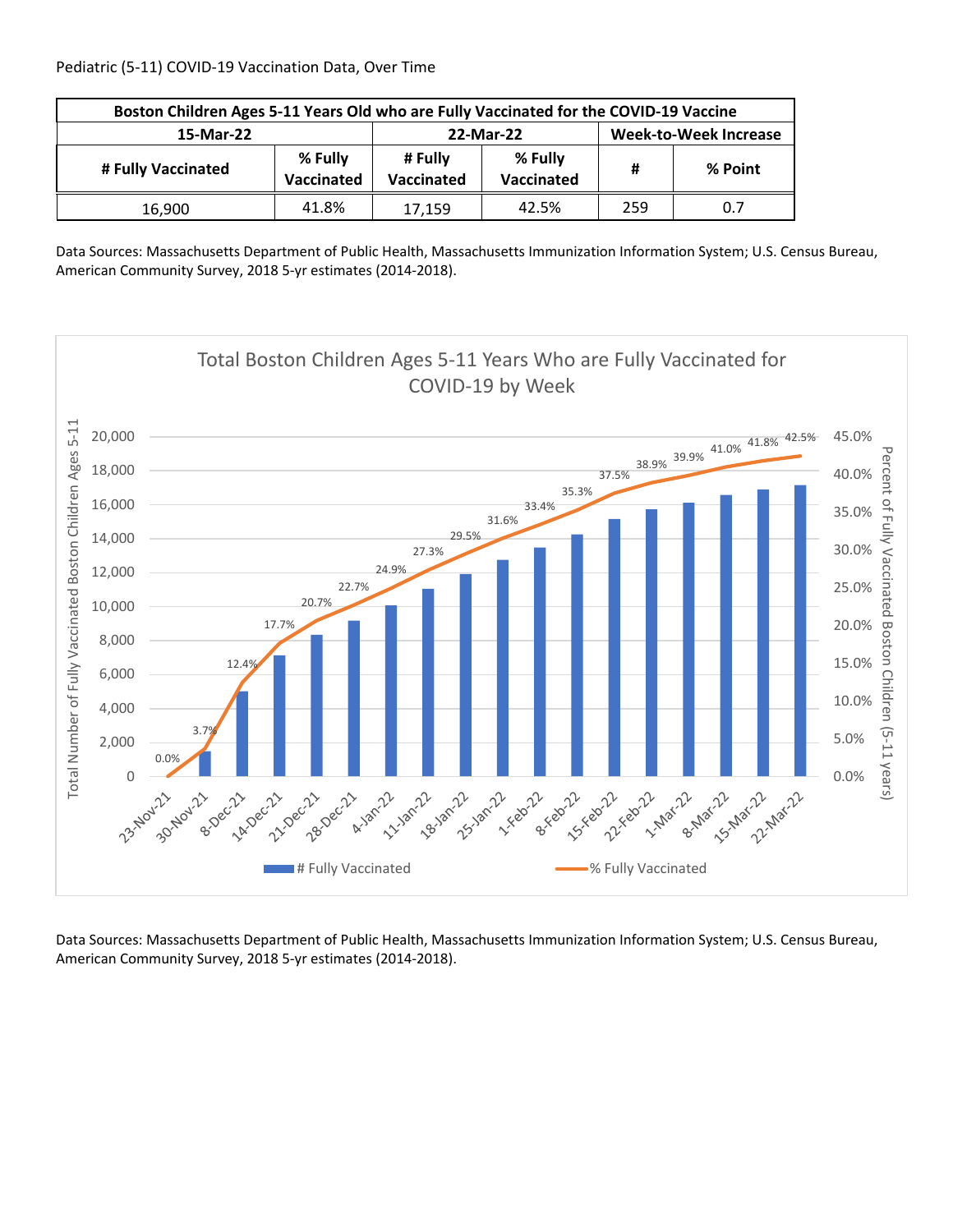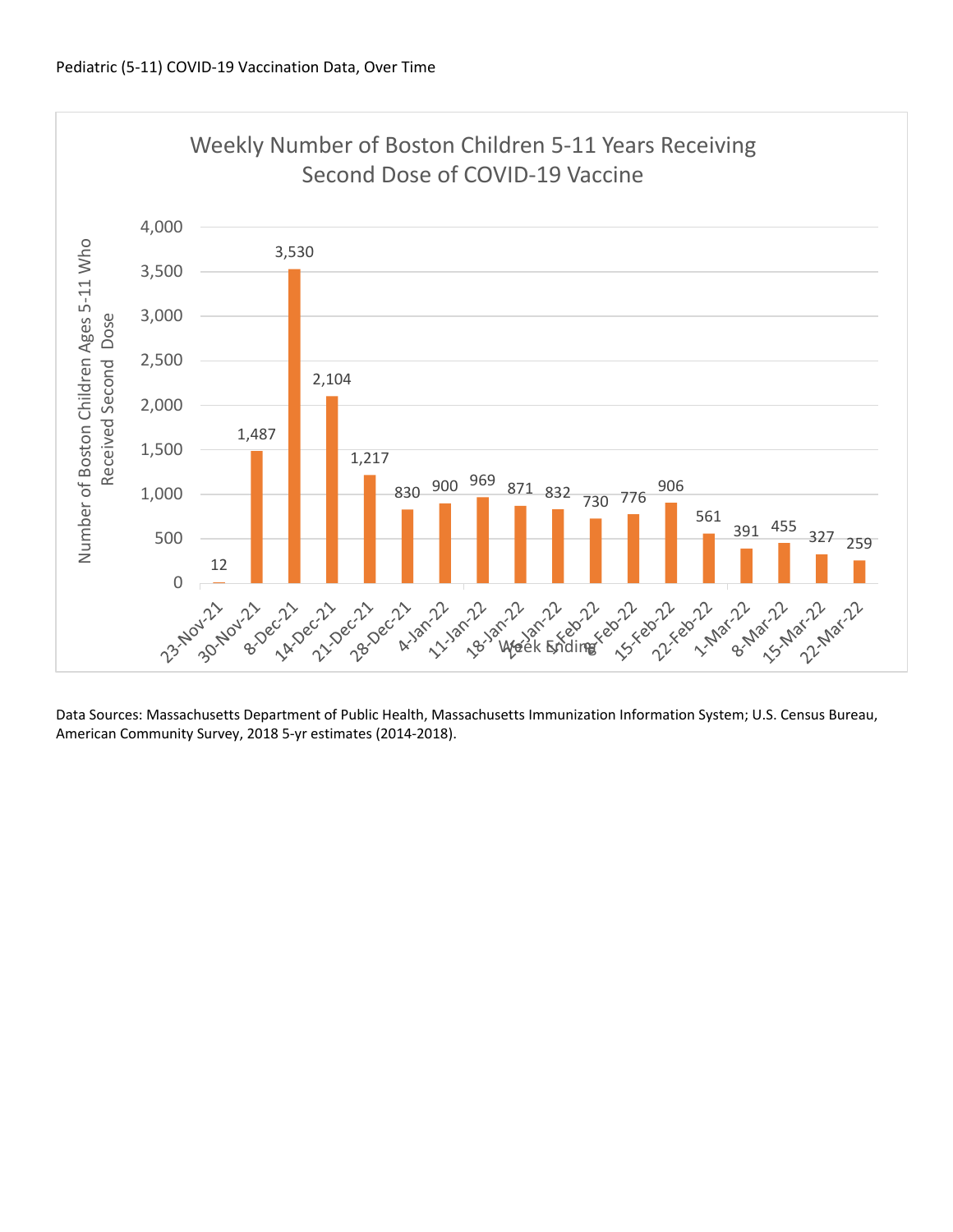

\* Total number of Boston children with at least one dose (5‐11 years old) is 20,948 as of 3/22/2022; population‐based percentages for children of other racial/ethnic groups (n=2,974) are not included in this chart due to unavailable comparable population data.

Asian/PI = Asian, Native Hawaiian, and Pacific Islander.

NOTE: Population estimates for the specified age group of children ages 5‐11 are not available by race/ethnicity. Therefore, the population size of children ages 5‐11 in each racial/ethnic group was approximated as follows: population estimate of children ages 5‐10 + 40% of the population estimate of children ages 10‐14.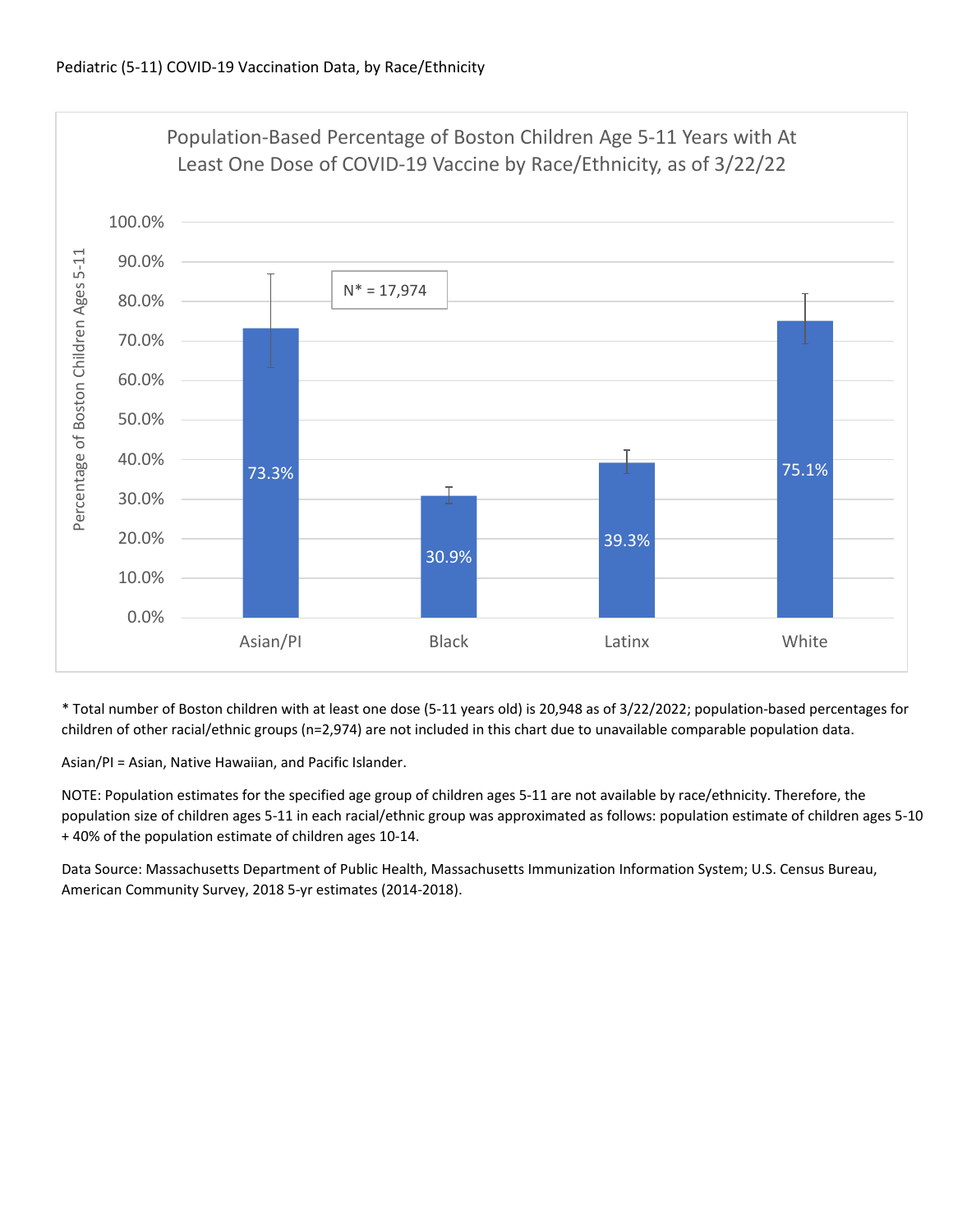

\* Total number of Boston children who are fully vaccinated (5‐11 years old) is 17,159 as of 3/22/2022; population‐based percentages for children of other racial/ethnic groups (n=2,314) are not included in this chart due to unavailable comparable population data.

Asian/PI = Asian, Native Hawaiian, and Pacific Islander.

NOTE: Population estimates for the specified age group of children ages 5‐11 are not available by race/ethnicity. Therefore, the population size of children ages 5‐11 in each racial/ethnic group was approximated as follows: population estimate of children ages 5‐10 + 40% of the population estimate of children ages 10‐14.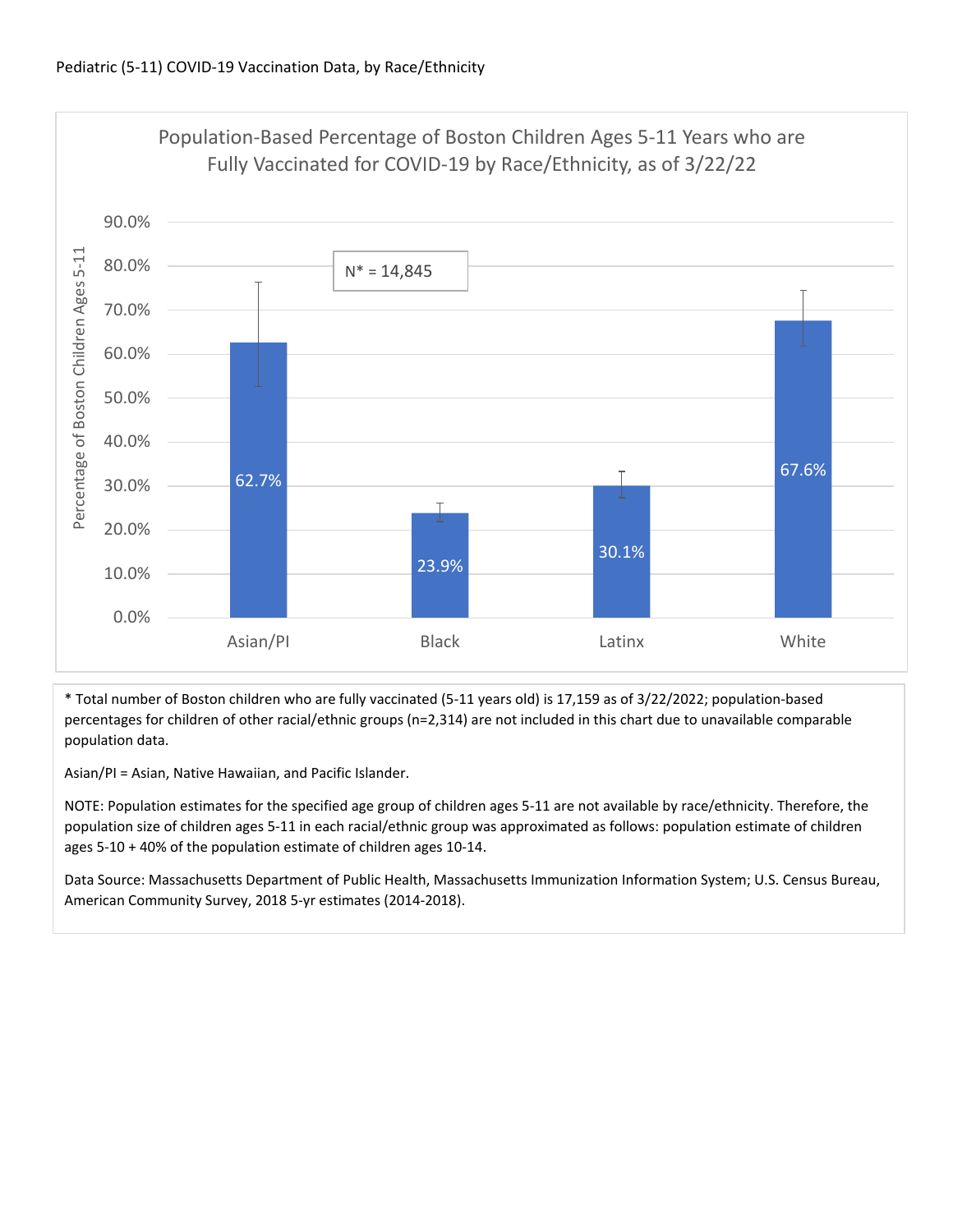| Boston Children Ages 5-11 Years with At Least One Dose of COVID-19 Vaccine by ZIP, as of 3/22/22 |            |            |                 |            |            |            |  |
|--------------------------------------------------------------------------------------------------|------------|------------|-----------------|------------|------------|------------|--|
|                                                                                                  |            | Pop        | At Least 1 Dose |            |            |            |  |
| Neighborhood                                                                                     | <b>ZIP</b> |            | Count           | % Estimate | 95% CI (L) | 95% CI (U) |  |
| BB/BH/DT/NE/WE                                                                                   | 02108      | $**$       | 112             | $***$      | $**$       | $**$       |  |
| BB/BH/DT/NE/WE                                                                                   | 02109      | $***$      | 95              | $***$      | $***$      | $***$      |  |
| BB/BH/DT/NE/WE                                                                                   | 02110      | $***$      | 47              | $* *$      | $**$       | $**$       |  |
| South End                                                                                        | 02111      | 424        | 355             | 83.7%      | 59.5%      | 100.0%     |  |
| BB/BH/DT/NE/WE                                                                                   | 02113      | 159        | 71              | 44.7%      | 31.6%      | 76.0%      |  |
| BB/BH/DT/NE/WE                                                                                   | 02114      | 341        | 279             | 81.8%      | 53.5%      | 100.0%     |  |
| Fenway                                                                                           | 02115      | 707        | 280             | 39.6%      | 29.0%      | 62.2%      |  |
| BB/BH/DT/NE/WE                                                                                   | 02116      | 502        | 549             | 99.9%      | 83.4%      | 100.0%     |  |
| South End                                                                                        | 02118      | 1,573      | 833             | 53.0%      | 42.5%      | 70.1%      |  |
| Roxbury                                                                                          | 02119      | 2,550      | 1,127           | 44.2%      | 37.6%      | 53.6%      |  |
| Roxbury                                                                                          | 02120      | 762        | 292             | 38.3%      | 29.7%      | 54.1%      |  |
| Dorchester 21-25                                                                                 | 02121      | 3,563      | 1,128           | 31.7%      | 27.8%      | 36.8%      |  |
| Dorchester 22-24                                                                                 | 02122      | 1792       | 915             | 51.1%      | 41.8%      | 65.7%      |  |
| Dorchester 22-24                                                                                 | 02124      | 4778       | 1,914           | 40.1%      | 35.2%      | 46.5%      |  |
| Dorchester 21-25                                                                                 | 02125      | 2192       | 1,042           | 47.5%      | 40.5%      | 57.5%      |  |
| Mattapan                                                                                         | 02126      | 2591       | 836             | 32.3%      | 27.3%      | 39.5%      |  |
| South Boston                                                                                     | 02127      | 1543       | 786             | 50.9%      | 43.4%      | 61.7%      |  |
| East Boston                                                                                      | 02128      | 3815       | 2,026           | 53.1%      | 47.3%      | 60.6%      |  |
| Charlestown                                                                                      | 02129      | 1265       | 971             | 76.8%      | 62.9%      | 98.4%      |  |
| Jamaica Plain                                                                                    | 02130      | 1848       | 1,528           | 82.7%      | 70.7%      | 99.5%      |  |
| Roslindale                                                                                       | 02131      | 2742       | 1,549           | 56.5%      | 48.9%      | 66.8%      |  |
| <b>West Roxbury</b>                                                                              | 02132      | 1519       | 1,265           | 83.3%      | 69.1%      | 100.0%     |  |
| Allston/Brighton                                                                                 | 02134      | 541        | 319             | 59.0%      | 41.6%      | 100.0%     |  |
| Allston/Brighton                                                                                 | 02135      | 1367       | 957             | 70.0%      | 57.1%      | 90.4%      |  |
| <b>Hyde Park</b>                                                                                 | 02136      | 3153       | 1,457           | 46.2%      | 39.5%      | 55.6%      |  |
| Allston/Brighton                                                                                 | 02163      | $***$      | $\ast$          | $**$       | $***$      | $***$      |  |
| BB/BH/DT/NE/WE                                                                                   | 02199      | $***$      | $\ast$          | $**$       | $***$      | $***$      |  |
| South Boston                                                                                     | 02210      | $\ast\ast$ | 69              | $***$      | $***$      | $***$      |  |
| Fenway                                                                                           | 02215      | $***$      | 105             | $***$      | $***$      | $***$      |  |

BB/BH/DT/NE/WE = Back Bay/Beacon Hill/Downtown/North End/West End.

\* Value has been suppressed because the dose records number in the specified ZIP code area is less than 30.

\*\* Suppressed due to unstable population denominator estimates.